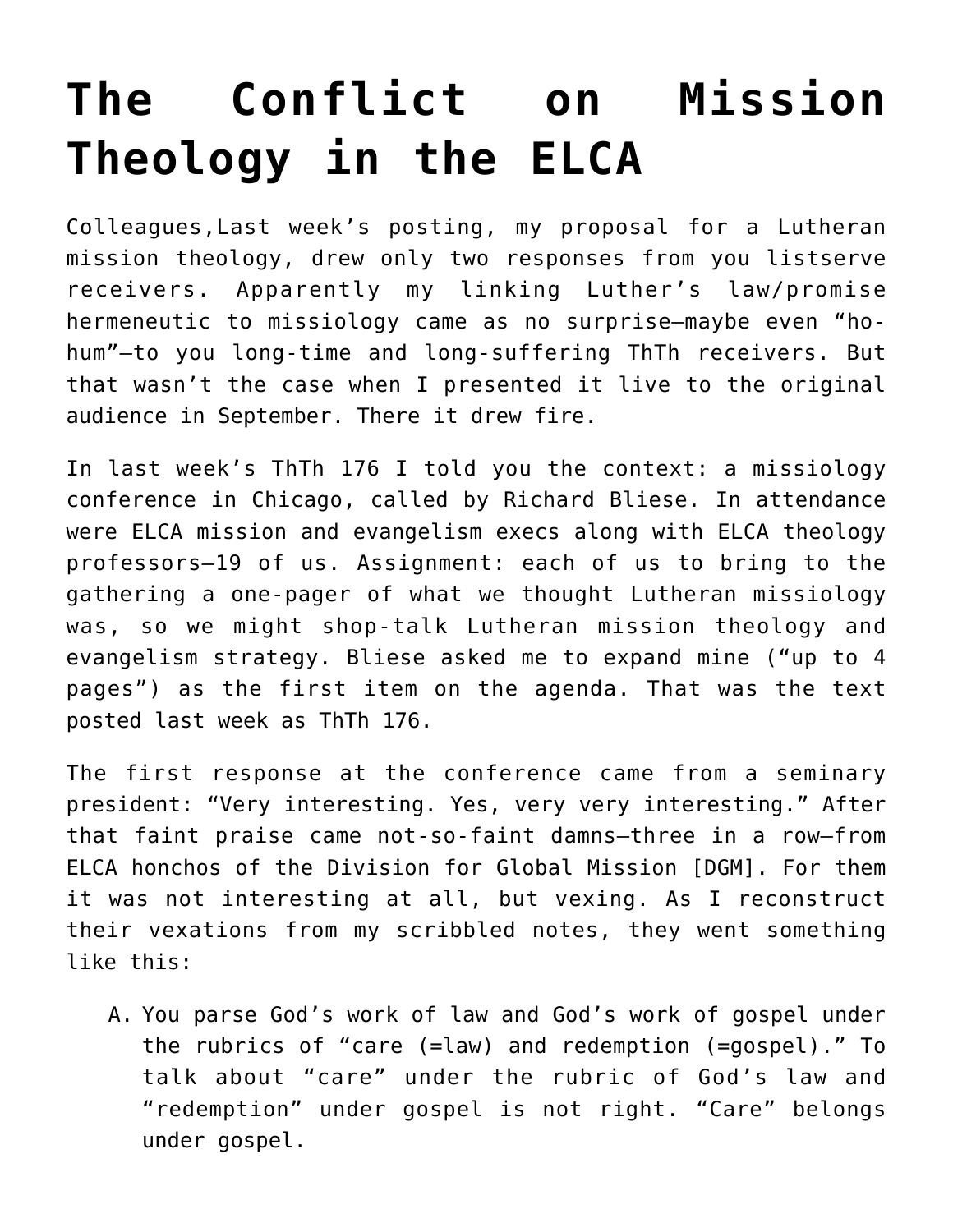- B. Redemption as you, Ed, present it is an "individualized act, not world-wide." The real nemeses in the world are sin/death/the devil. Your individualized redemption doesn't get to these evil powers in the world. The Gospel of redemption as you present it doesn't transform the world.
- C. Your presentation centers on "getting me saved," and not–as mission should–on transforming all creation. God's mission in the world is to transform creation for the sake of life.
- D. You stay too narrowly in the second article of the creed. God the creator of life is the central metaphor for mission. Life is God's highest value.

I responded to these criticisms in the give-and-take that followed, but I didn't do well. I was engaging in ad hocery–claim vs. counter-claim. I couldn't put my finger on what the central issue was.

One of the readings sent to us prior to the conference was GLOBAL MISSION IN THE 21ST CENTURY [GM21], the "Vision Statement" of the DGM. I had prepared my presentation before I read GM21 since I wanted to get my thoughts about it down on paper before I started arguing with it. I knew from past exposure that law-promise theology was not a high priority in the DGM, and sure enough when I did then read GM21 I scribbled the margins full as I went through its 40 pages. But here too my marginal scribbles (and screams) were ad hoc pot shots.

1. Clarity didn't come until the first session of the second day of the conference. One of the DGM execs walked us through GM21, and one of his colleagues later in the day finally put THE ISSUE into words: "The reign of God is God's mission to the world. It is the transformation of creation for the sake of life. [For us Lutherans the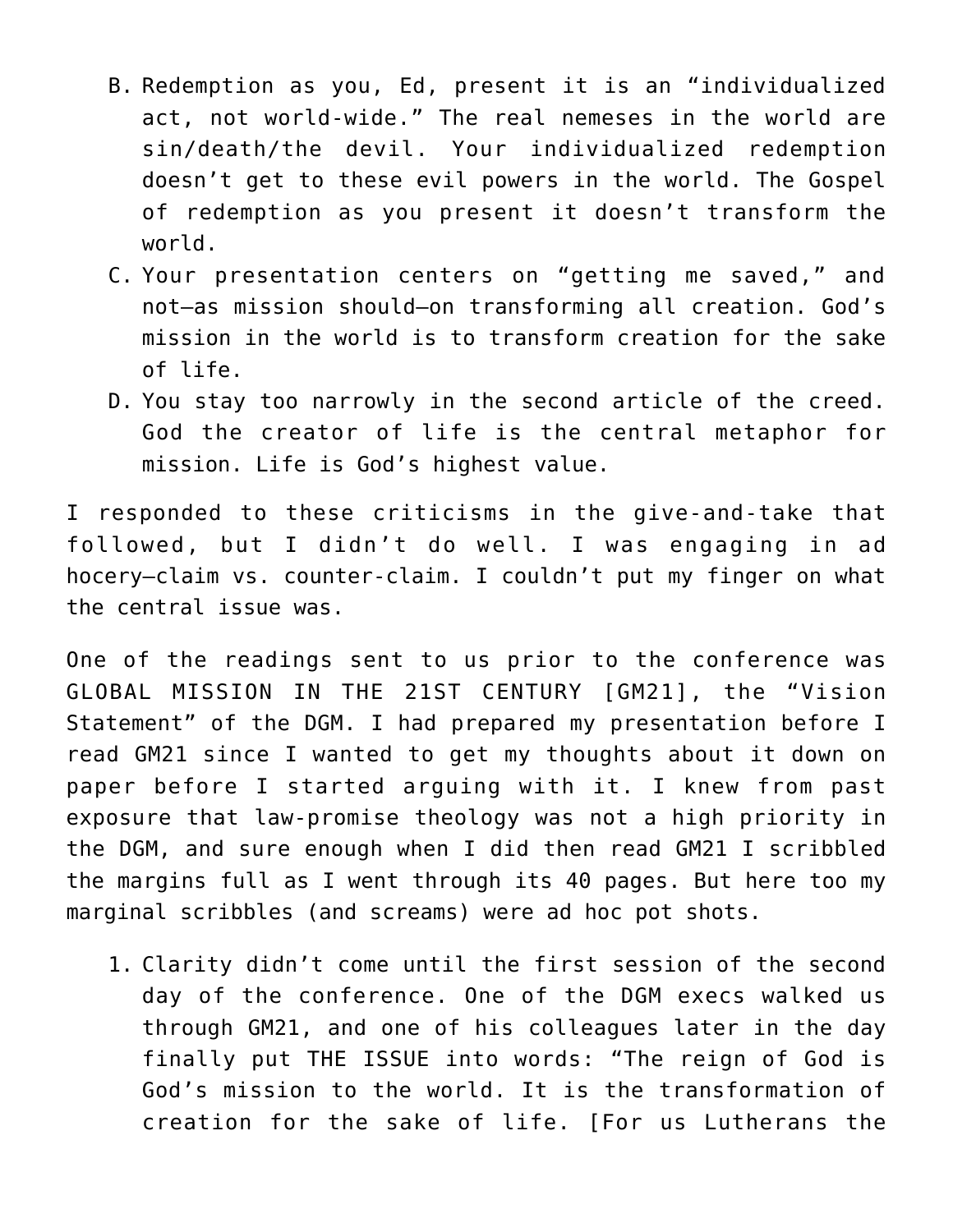question is:] how do we exploit this understanding without getting bogged down in sorting out the Two Kingdoms notion."

- 2. For me that was an Aha! The penny dropped. The ice broke. I had been arguing for the exact opposite thesis: "Concerning God's Reign in the world–how do we exploit this understanding without getting bogged down BY NOT sorting out the Two Kingdoms notion." That's law and promise, God's left hand and God's right hand, care and redemption. To avoid "sorting them out" is catastrophe. But that Aha! didn't come until we were about to adjourn, so I rewrote my own one-pager and sent it to Bliese. After these two paragraphs above, it went as follows:
- 3. "Bogged down" is a good metaphor. Which option–to sort out, or not to sort out, the Two Kingdom notion–bogs us down in mission as we try to see and hear both what the Bible says, and what's going on in God's world? That is THE question.
- 4. My 4-page opening presentation (law/promise–and its derivative, God's left-and-right-hand regimes) was offered as a hermeneutical proposal (NOT a doctrinal one), a proposed set of lenses for reading the Bible and the world for mission. It is the Reformers replacement for the nature/grace hermeneutic of scholastic theology. And the word "distinction" between law and gospel is key. "Distinction" is not separation, but distinguishing in order to reconnect things rightly. The law/promise distinction "saves" the Biblical data and the world's data, said the reformers. In the hermeneutics of scholasticism, they said: Both God's law, and God's promise, got lost. So does the work of God's left hand and God's right hand.
- 5. Hermeneutics and soteriology go together. During the "Wars of Missouri" in the past century–it really was a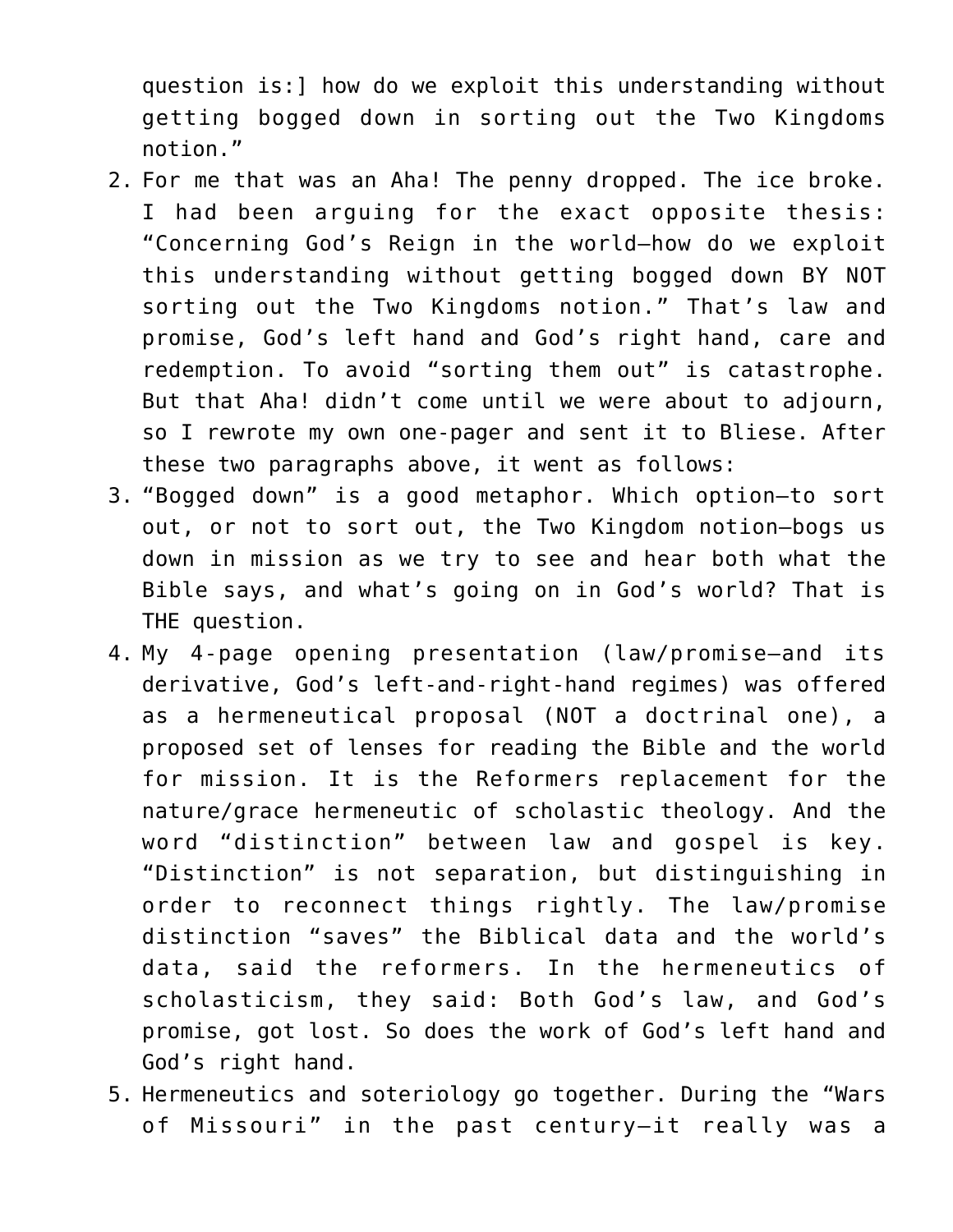hermeneutical war–we learned how true the axiom is: "Biblical hermeneutics is at no point separable from Biblical soteriology" (R. Bertram). Applied to the "vision" document of the DGM: GM21's calls us to an alternate hermeneutics. That also has soteriological consequences. Said bluntly: Both God's law & God's promise (i.e., the gospel) suffer loss in GM21.

- 6. GM21 "opts for LIFE as the central metaphor " for salvation. It's a "paradigm shift," we heard. Indeed. One shift is that its soteriology comes out "law-shy." God, our critic, pretty well disappears when GM21 articulates its Trinitarian salvation: God "transforming creation for the sake of life." Question: Does salvation–under any Biblical metaphor–ever occur if God, the world's critic, is ignored? Not only St Paul, but also St John and the synoptics say No.
- 7. Parallel shift (on the promise side) is that the Reformation drumbeat for "necessitating Christ" suffers. "Theology of the cross" in GM21 designates the shape (humble, vulnerable, suffering) of God's work, but not the content. Nowhere does GM21 offer Christ's cross as a "new thing" that "God was [doing] in Christ," namely, "reconciling the world to himself," and doing so in clear contrast to God's "normal" way of dealing with us, viz., "counting our trespasses against us."
- 8. GM21's crispest statement about the cross comes on p.8. "Jesus' ministry is a radical struggle for life. This puts him in continual conflict with those who would limit and destroy life. Jesus ultimately expresses God's vulnerable love for all humanity in his willingness to die in this struggle. Finally, he is put to an unjust, humiliating and yet redemptive death on a cross." [The "redemptive" aspect of the cross surfaces at Easter.] "The resurrection of Jesus is God's re-affirmation of life and a sign of hope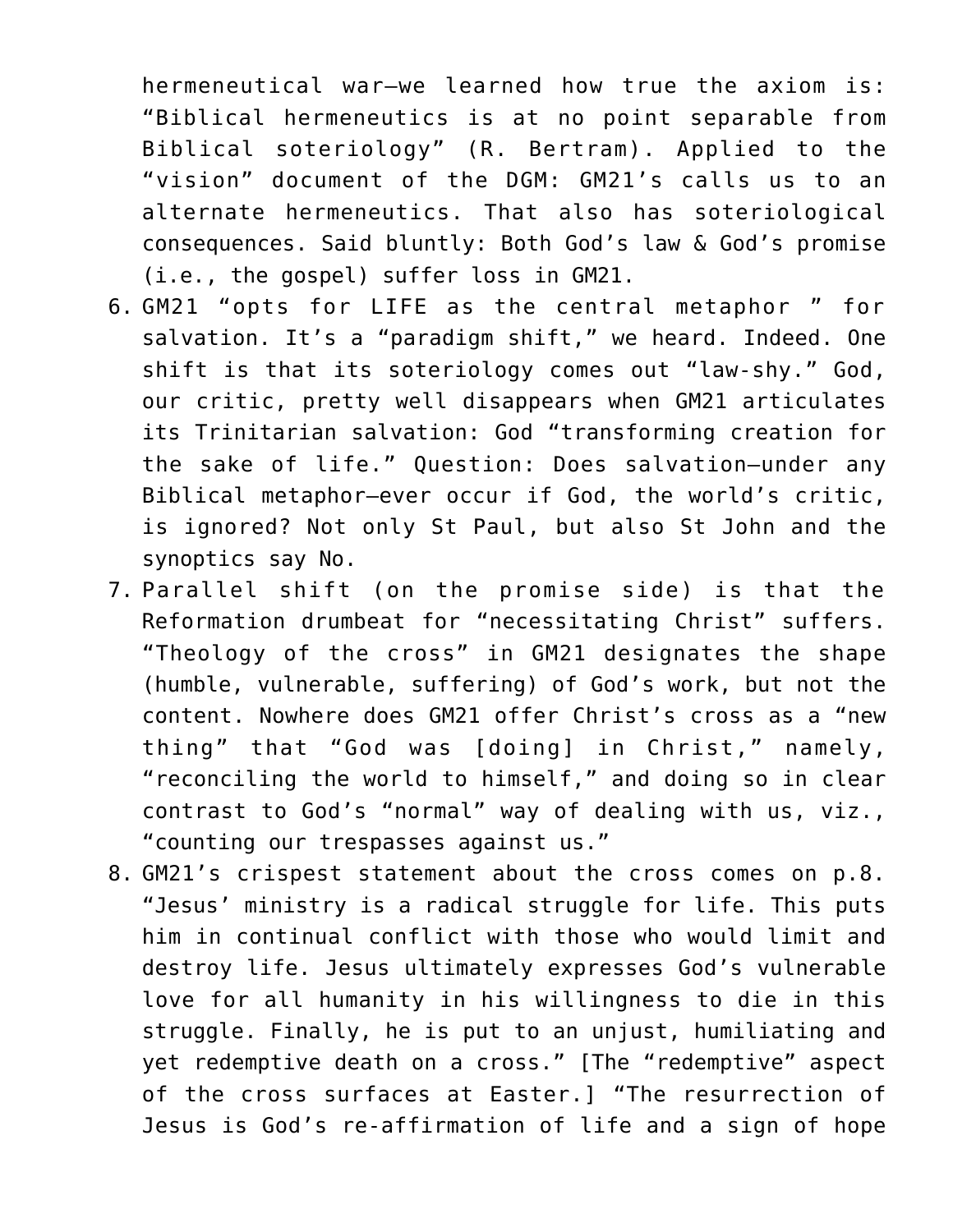in a world marked by sin and death. It declares that God's salvation, the restoration of life for all people and all creation, is rooted in God's compassionate and vulnerable love embodied in Jesus' ministry and death."

- 9. "Expresses" and "reaffirmation" are significant terms in the paragraph above. Question: If Jesus had never shown up, would God's project "to transform creation for the sake of life," have gotten derailed? In GM21's soteriology, it seems to me, the answer is: not necessarily. Christ "expresses" God's vulnerable love, and Easter "reaffirms" it, but there is no "necessitating Christ" for that love to be there at all, and for sinners to have access to it. Same question, different angle: apart from the cross, does God, or doesn't God, "count trespasses?" If God does, then the cross is a cosmic shift in God's dealing with sinners, not simply an expression of what God has always been doing.
- 10. GM21 openly calls us to move beyond the hermeneutics, the paradigm, of 16th century Lutheranism. Why? It had defects then, we learn, and even some of its good aspects are not relevant today. To move us forward, GM21 surprisingly proposes an even more ancient paradigm, the hermeneutics of medieval scholasticism, reading the Word and the world under the rubrics of Nature and Grace. In GM21 "nature" is "creation" still tragically deficient of "life in its fullness," and "grace" is God–and God's people wherever they may be–"transforming creation for the sake of life." That's the scholastic axiom: God's grace perfects nature, does not diminish it. The Lutheran Reformers found that medieval paradigm defective, so defective that they replaced it with another one, which they claimed was the hermeneutic the Bible itself commended–law and promise. Yet GM21 opts for the scholastic one and commends it Lutherans today. Why?